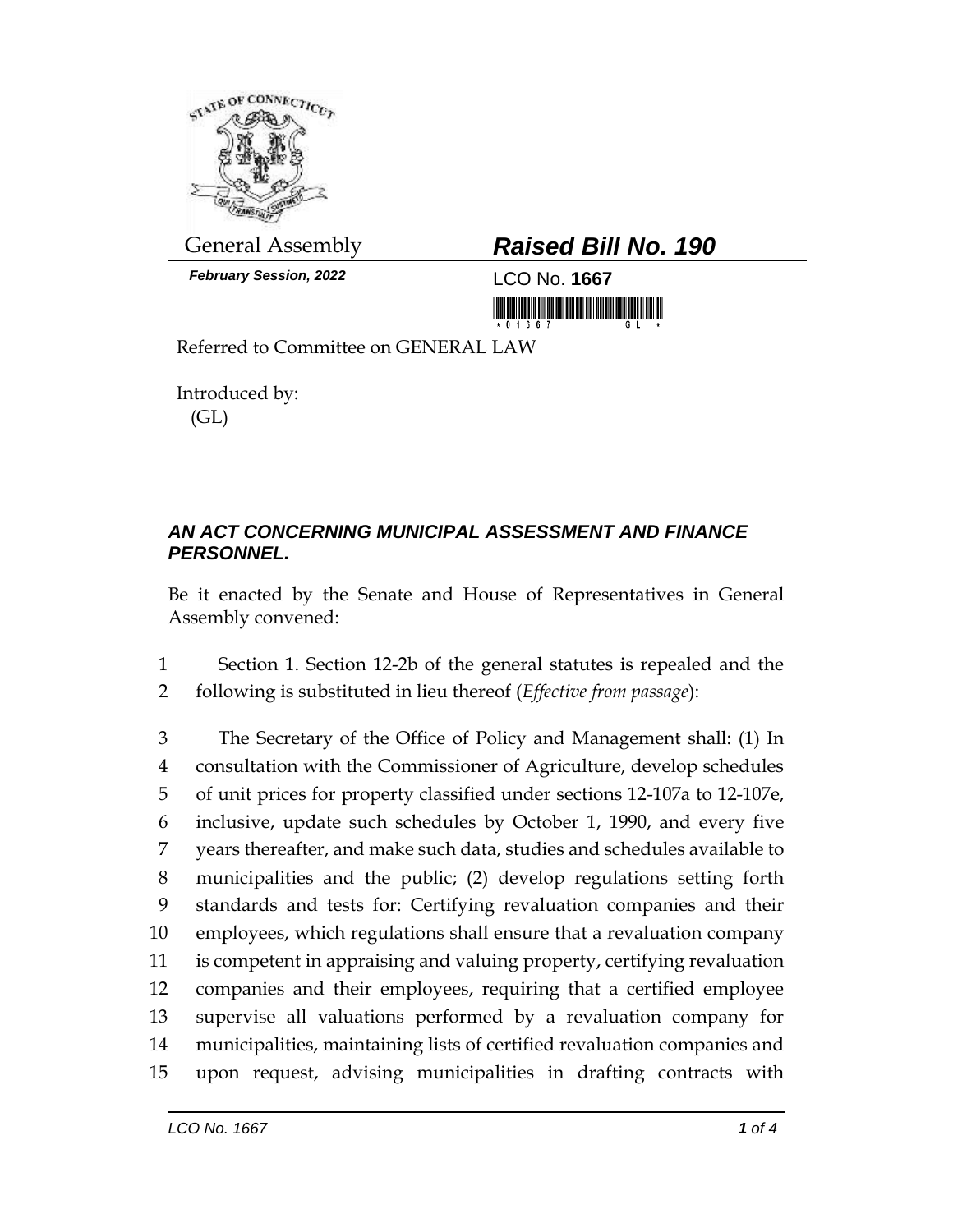revaluation companies, and conducting investigations and withdrawing the certification of any revaluation company or employee found not to be conforming to such regulations. The regulations shall provide for the imposition of a fee payable to a testing service designated by the secretary to administer certification examinations; and (3) by **[**himself**]** the secretary, or by an agent whom **[**he**]** the 22 secretary may appoint, inquire if all property taxes which are due and collectible by each town or city not consolidated with a town, are in fact 24 collected and paid to the treasurer thereof in the manner prescribed by law, and if accounts and records of the tax collectors and treasurers of such entities are adequate and properly kept. The secretary may hold meetings, conferences or schools for assessors, tax collectors or municipal finance officers and make recommendations concerning assessor, tax collector or municipal finance officer training, including, but not limited to, online or in-person training programs to be offered by public institutions of higher education for the purpose of supporting a career pathway for assessors, tax collectors and municipal finance officers.

 Sec. 2. Subsection (a) of section 12-40a of the general statutes is repealed and the following is substituted in lieu thereof (*Effective from passage*):

 (a) There shall be a committee for the purpose of establishing a program and procedures for the training, examination and certification of assessment personnel, appointed by the Secretary of the Office of Policy and Management and consisting of seven members, six of whom shall serve without pay and shall be appointed initially as follows: Two members for two-year terms; two members for four-year terms; and two members for six-year terms. No less than one member shall be from a municipality with a population over fifty thousand, and no less than one member shall be from a municipality with a population under five thousand. The seventh member shall be an employee of the Office of Policy and Management, who shall have demonstrated competence in Connecticut assessment practices. The Secretary of the Office of Policy and Management shall thereafter appoint two members every two years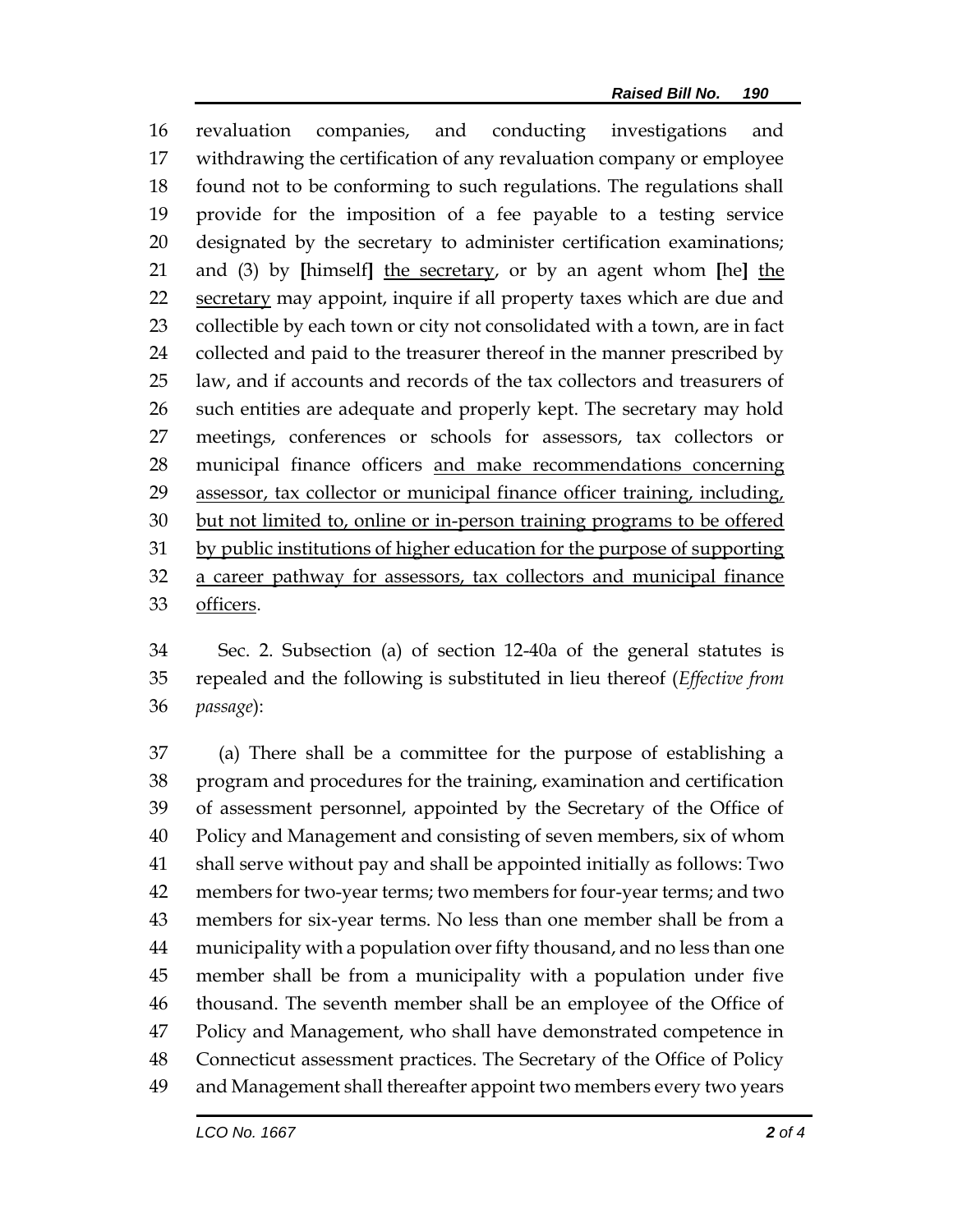for six-year terms. Each member of the committee, other than the representative from the Office of Policy and Management, shall, on and after July 1, 1984, be a person certified pursuant to subsection (b) of this section and shall have demonstrated competence in Connecticut assessment practices. Each member of the committee, other than the representative from the Office of Policy and Management, appointed on or after July 1, 1984, shall be employed by a municipality in the state in a position relating to the assessment of property for the purposes of the property tax. Any member of the committee who ceases to be an employee of the Office of Policy and Management, or to be certified pursuant to subsection (b) of this section, as the case may be, shall cease to be a member of the committee and the secretary shall appoint a replacement to fill the remainder of the term. Said committee shall (1) elect its own chairman, **[**and**]** (2) adopt regulations, in accordance with the provisions of chapter 54, for the training, fees and examination of 65 assessment personnel, including, but not limited to, standards for the certification and recertification of assessors, and (3) on or after the 67 effective date of this section, amend such regulations to ensure that such training and examination is readily available online or at various locations throughout this state. Such regulations may include requirements for any type of training or experience, or combination thereof, the committee deems appropriate.

| This act shall take effect as follows and shall amend the following |                     |             |
|---------------------------------------------------------------------|---------------------|-------------|
| sections:                                                           |                     |             |
|                                                                     |                     |             |
| Section 1                                                           | <i>from passage</i> | $12-2b$     |
| Sec. 2                                                              | <i>from passage</i> | $12-40a(a)$ |

## *Statement of Purpose:*

To: (1) Authorize the Secretary of the Office of Policy and Management to make certain recommendations concerning assessor, tax collector and municipal finance officer training; and (2) require the committee for training, examination and certification of assessment personnel to adopt regulations to ensure that assessment personnel examination and training is readily available online or at various locations throughout this state.